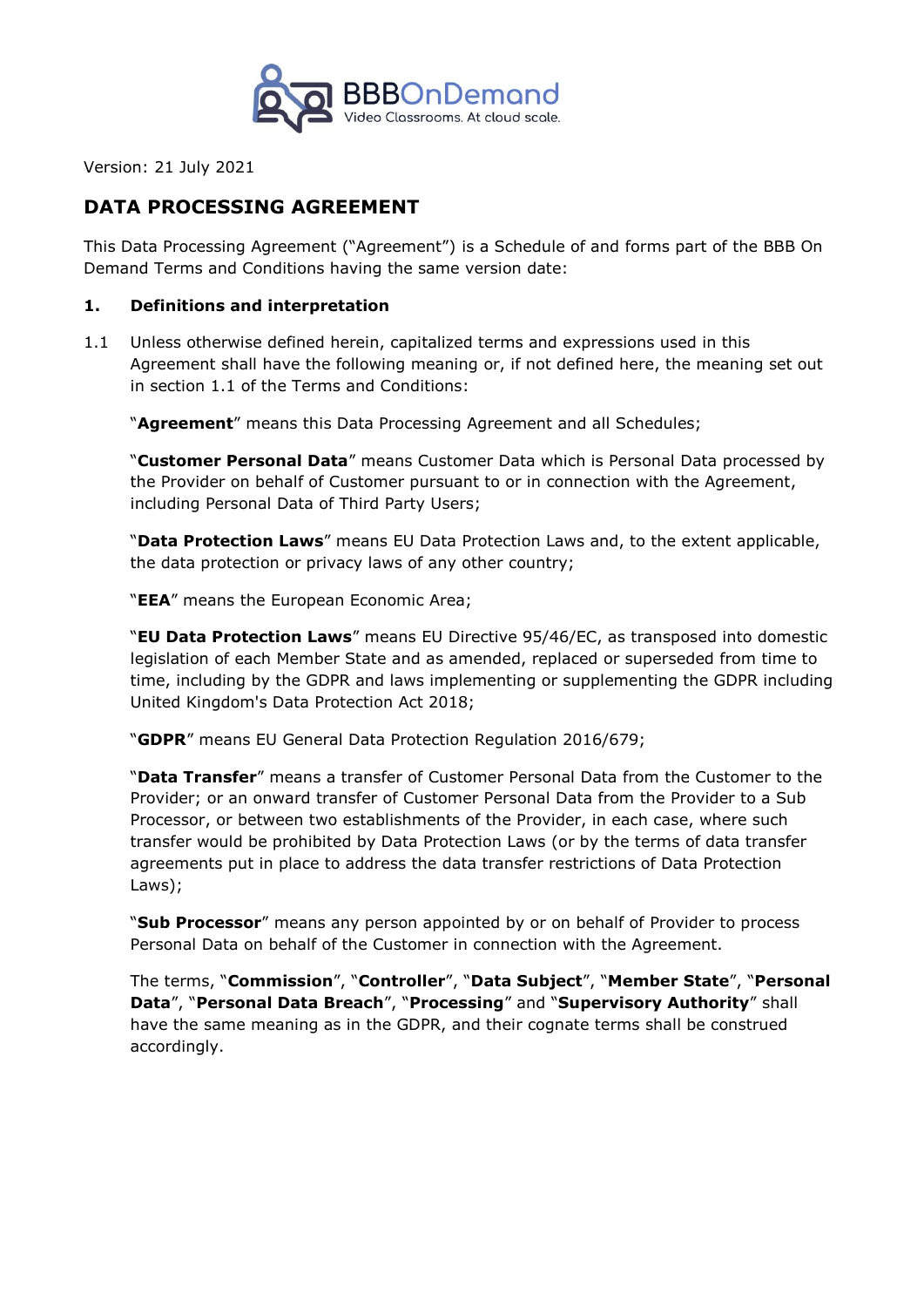## **2. Preamble**

- 2.1 The Parties seek to implement a data processing agreement that complies with the requirements of the current legal frameworks in relation to data processing and with the Regulation (EU) 2016/679 of the European Parliament and of the Council of 27 April 2016 on the protection of natural persons with regard to the processing of personal data and on the free movement of such data, and repealing Directive 95/46/EC (General Data Protection Regulation). The Parties wish to lay down their rights and obligations.
- 2.2 The Customer:
	- (a) Shall act as Data Controller.

(b) Confirms that they wish to subcontract certain Services, which imply the processing of personal data, to the Provider.

2.3 The Provider:

(a) Shall comply with all applicable Data Protection Laws in the Processing of Customer Personal Data; and

(b) Shall not Process Customer Personal Data other than on the relevant Customer's documented instructions.

## **3. Provider Personnel**

3.1 The Provider shall take reasonable steps to ensure the reliability of any employee, agent or contractor or Sub Processor who may have access to the Customer Personal Data, ensuring in each case that access is strictly limited to those individuals who need to know / access the relevant Customer Personal Data, as strictly necessary for the purposes of the Agreement, and to comply with Applicable Laws in the context of that individual's duties to the Provider, ensuring that all such individuals are subject to confidentiality undertakings or professional or statutory obligations of confidentiality.

## **4. Security**

- 4.1 Taking into account the state of the art, the costs of implementation and the nature, scope, context and purposes of Processing as well as the risk of varying likelihood and severity for the rights and freedoms of natural persons, Provider shall in relation to the Customer Personal Data implement appropriate technical and organizational measures to ensure a level of security appropriate to that risk, including, as appropriate, the measures referred to in Article 32(1) of the GDPR.
- 4.2 In assessing the appropriate level of security, the Provider shall take account in particular of the risks that are presented by Processing, in particular from a Personal Data Breach.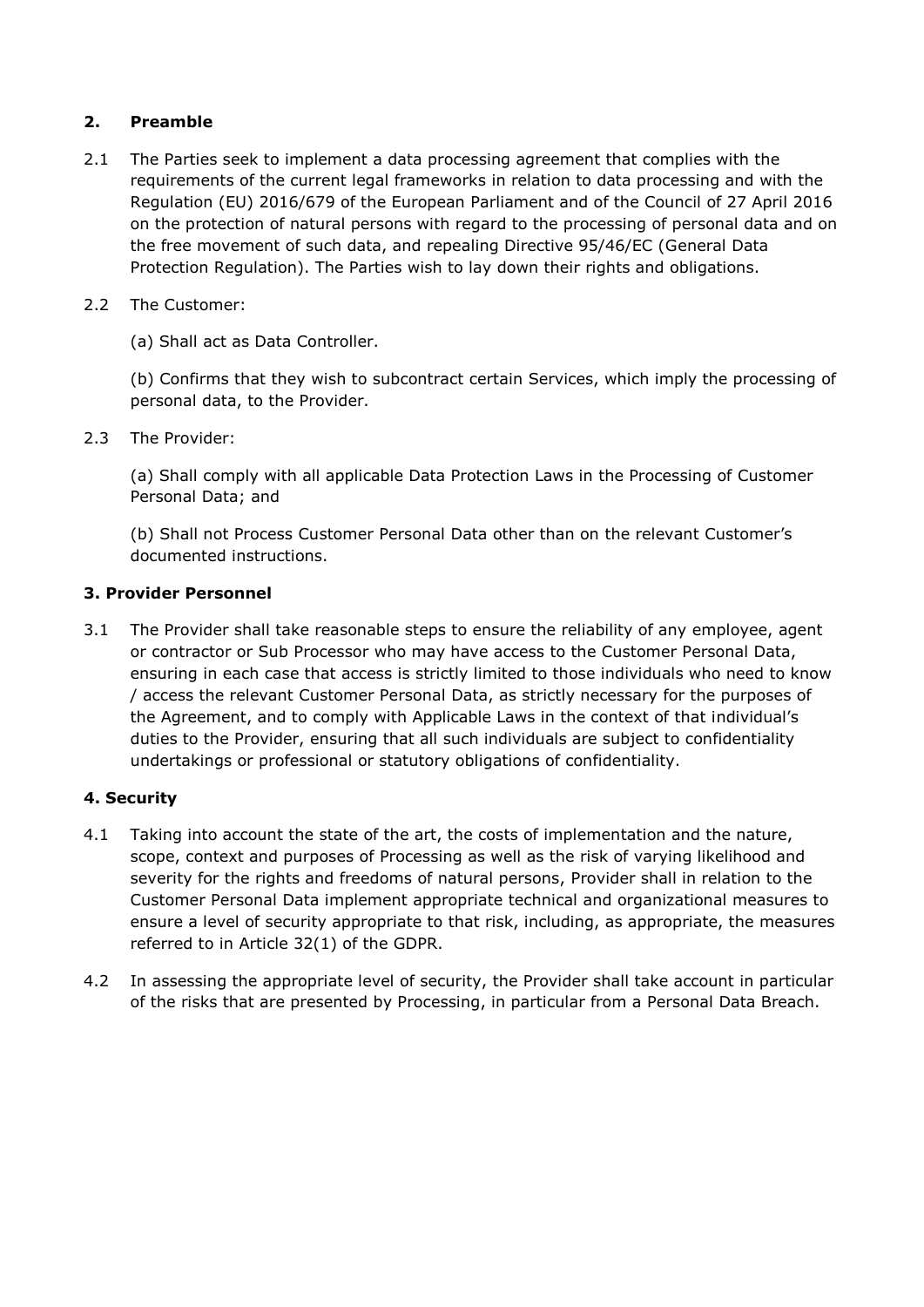### **5. Sub Processing**

5.1 The Customer agrees that the Provider shall appoint Google inc. as a Sub Processor for the following purposes:

(a) Some Customer Personal Information – specifically the name, address and email used for the Customer account - will be stored on the Google Compute Firestore cloud database system. This data may be stored outside of the EEA.

(b) Some Customer Personal Data – specifically, data entered into BigBlueButton meetings - may be processed on Google Compute Instances in countries selected by the Customer. At the option of the customer this can be within and remain within the EEA.

(b) Customer Personal Data – specifically, data within meeting recordings created at the request of the Customer - may be stored on Google Compute Storage. This storage is within the EEA; specifically, the Netherlands.

- 5.3 The Customer agrees that the appointment of Google inc. as a Sub Processor includes the Sub Processors declared by Google Inc. in their data processing agreement (including those listed on the web page: https://cloud.google.com/terms/subprocessors)
- 5.4 The Customer agrees that the Provider shall appoint Stripe inc. as a Sub Processor for the following purposes:
	- (a) PSD2 / SCA and GDPR compliant payment processing.
- 5.5 The Customer agrees that the Provider shall appoint Amazon inc. as a Sub Processor for the following purposes:
	- (a) Sending of emails.
- 5.6 The Provider shall not appoint (or disclose any Customer Personal Data to) any other Sub Processor unless required or authorized by the Customer.

## **6. Data Subject Rights**

6.1 Taking into account the nature of the Processing, the Provider shall assist the Customer by implementing appropriate technical and organisational measures, insofar as this is possible, for the fulfilment of the Customer obligations, as reasonably understood by Customer, to respond to requests to exercise Data Subject rights under the Data Protection Laws.

#### **6.2 Provider shall:**

(a) Promptly notify the Customer if it receives a request from a Data Subject under any Data Protection Law in respect of Customer Personal Data; and

(b) Ensure that it does not respond to that request except on the documented instructions of Customer or as required by Applicable Laws to which the Provider is subject, in which case Provider shall to the extent permitted by Applicable Laws inform the Customer of that legal requirement before the Provider responds to the request.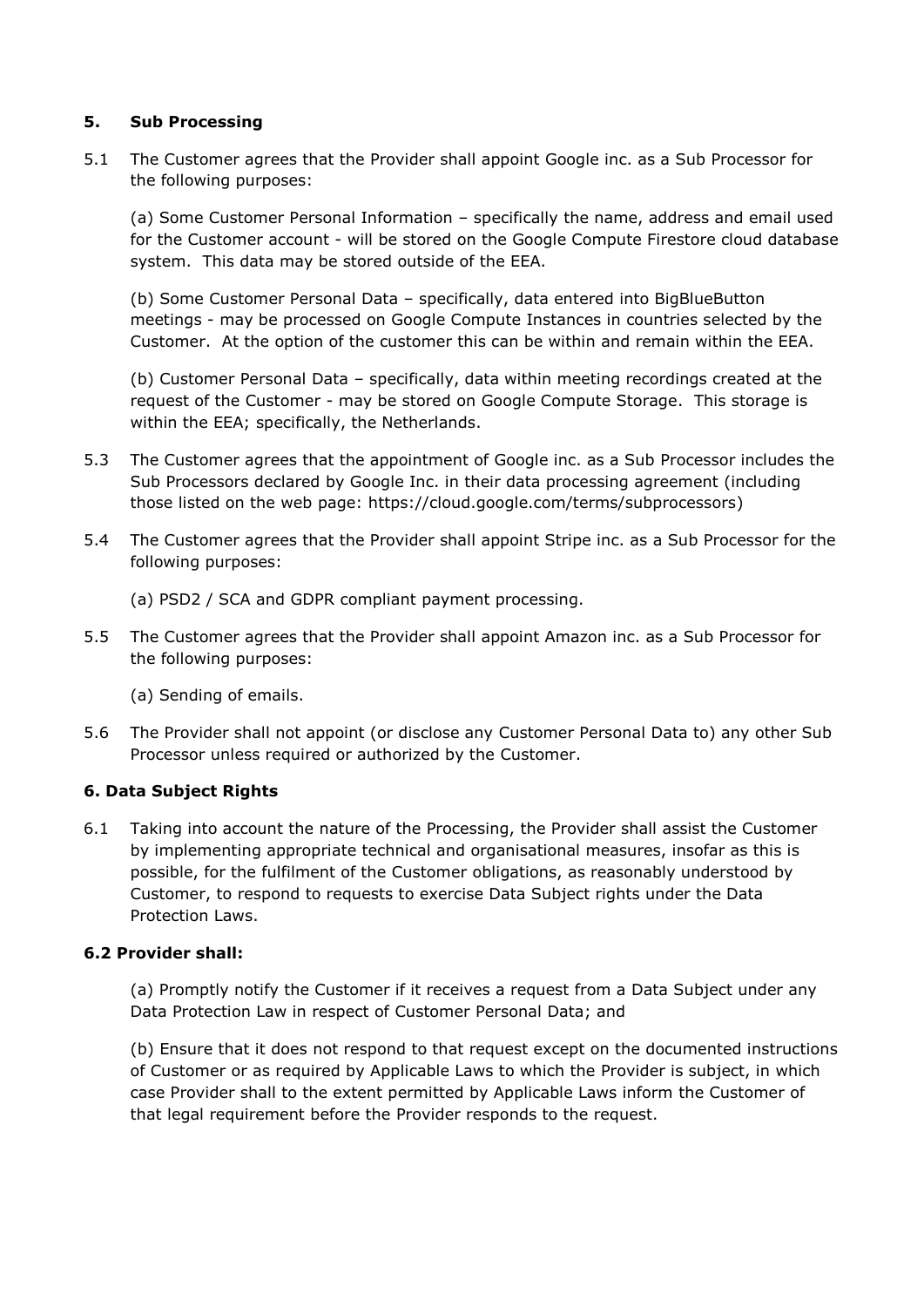## **7. Personal Data Breach**

- 7.1 The Provider shall notify the Customer without undue delay upon the Provider becoming aware of a Personal Data Breach affecting Customer Personal Data, providing Customer with sufficient information to allow the Customer to meet any obligations to report or inform Data Subjects of the Personal Data Breach under the Data Protection Laws.
- 7.2 The Provider shall co-operate with the Customer and take reasonable commercial steps as are directed by the Customer to assist in the investigation, mitigation and remediation of each such Personal Data Breach.

## **8. Data Protection Impact Assessment**

8.1 The Provider shall provide reasonable assistance to the Customer with any data protection impact assessments, and prior consultations with Supervising Authorities or other competent data privacy authorities, which Customer reasonably considers to be required by article 35 or 36 of the GDPR or equivalent provisions of any other Data Protection Law, in each case solely in relation to Processing of Customer Personal Data by, and taking into account the nature of the Processing and information available to the Provider.

## **9. Deletion or return of Customer Personal Data**

9.1 Subject to this section 9 the Provider shall promptly and in any event within 10 business days of the date of cessation of any Services involving the Processing of Customer Personal Data (the "Cessation Date"), delete and procure the deletion of all copies of those Customer Personal Data.

## **10. Audit rights**

- 10.1 Subject to this section 10, the Provider shall make available to the Customer on request all information necessary to demonstrate compliance with this Agreement, and shall allow for and contribute to audits, including inspections, by the Customer or an auditor mandated by the Customer in relation to the Processing of the Customer Personal Data by the Providers.
- 10.2 Information and audit rights of the Customer only arise under section 10.1 to the extent that the Agreement does not otherwise give them information and audit rights meeting the relevant requirements of Data Protection Law.

## **11. Data Transfer**

11.1 The Provider may not transfer or authorize the transfer of Data to countries outside the EU and/or the European Economic Area (EEA) without the prior written consent of the Customer. If personal data processed under this Agreement is transferred from a country within the European Economic Area to a country outside the European Economic Area, the Parties shall ensure that the personal data are adequately protected. To achieve this, the Parties shall, unless agreed otherwise, rely on EU approved standard contractual clauses for the transfer of personal data.